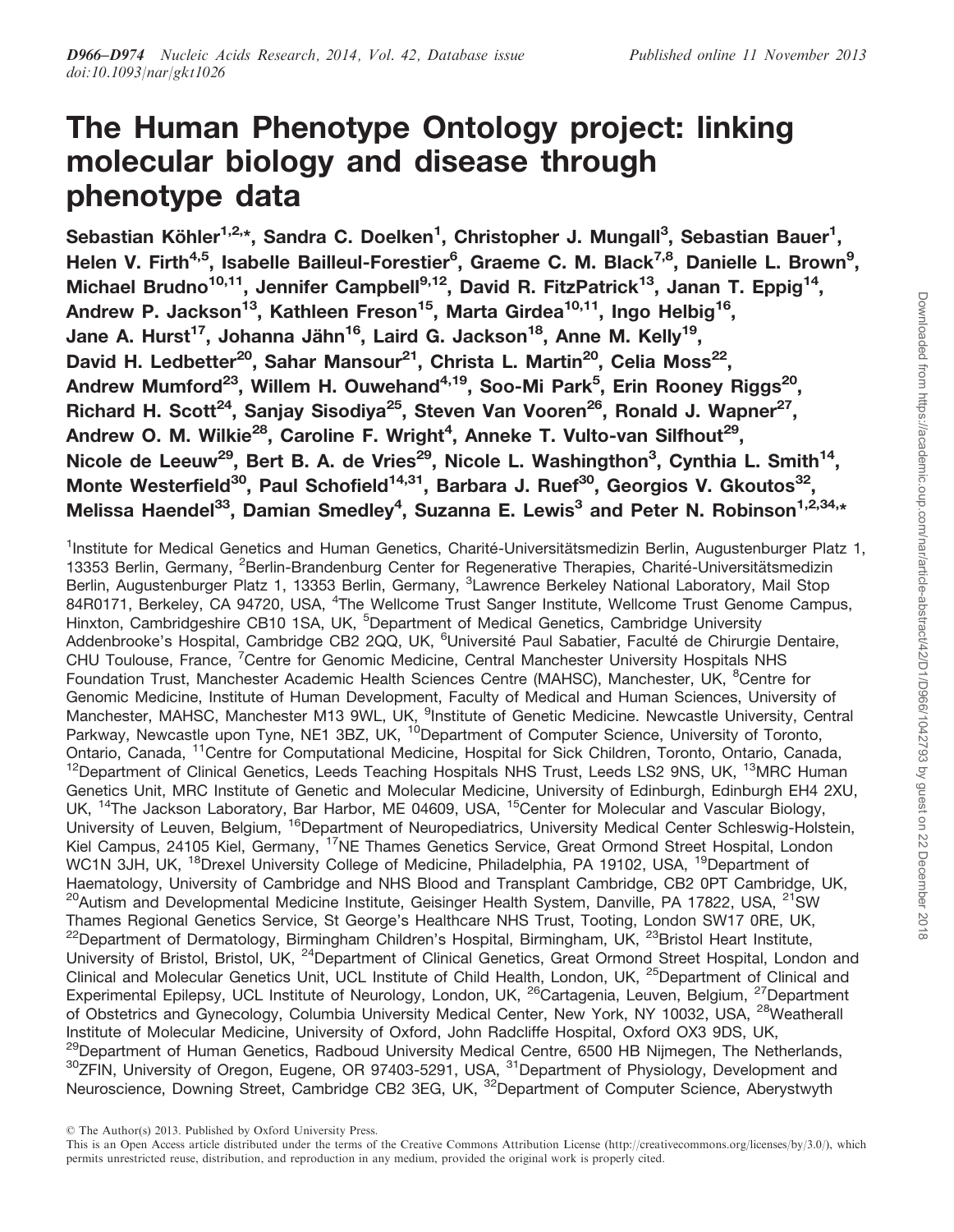University, Aberystwyth, Ceredigion, SY23 3DB, UK, <sup>33</sup>Department of Medical Informatics & Clinical Epidemiology, Oregon Health & Science University, Portland, OR 97239, USA and 34Max Planck Institute for Molecular Genetics, Ihnestrasse 73, 14195 Berlin, Germany

Received August 16, 2013; Revised September 28, 2013; Accepted October 7, 2013

# ABSTRACT

The Human Phenotype Ontology (HPO) project, available at [http://www.human-phenotype-ontology.org,](http://www.human-phenotype-ontology.org) provides a structured, comprehensive and welldefined set of 10,088 classes (terms) describing human phenotypic abnormalities and 13,326 subclass relations between the HPO classes. In addition we have developed logical definitions for 46% of all HPO classes using terms from ontologies for anatomy, cell types, function, embryology, pathology and other domains. This allows interoperability with several resources, especially those containing phenotype information on model organisms such as mouse and zebrafish. Here we describe the updated HPO database, which provides annotations of 7,278 human hereditary syndromes listed in OMIM, Orphanet and DECIPHER to classes of the HPO. Various meta-attributes such as frequency, references and negations are associated with each annotation. Several large-scale projects worldwide utilize the HPO for describing phenotype information in their datasets. We have therefore generated equivalence mappings to other phenotype vocabularies such as LDDB, Orphanet, MedDRA, UMLS and phenoDB, allowing integration of existing datasets and interoperability with multiple biomedical resources. We have created various ways to access the HPO database content using flat files, a MySQL database, and Web-based tools. All data and documentation on the HPO project can be found online.

# INTRODUCTION

A key challenge in genomics is to understand the phenotypic consequence of genomic variation. With the advent of next-generation sequencing technologies, the challenge is no longer to generate DNA sequence data, but to interpret them. Currently, the molecular basis of roughly 3700 Mendelian diseases has been elucidated, and a similar number of named Mendelian or suspected Mendelian diseases awaits elucidation ([1\)](#page-7-0).

The analysis of phenotypic abnormalities provides a translational bridge from genome-scale biology to a disease-centered view on human pathobiology. It is becoming clear that detailed phenotype data, combined with ever-increasing amounts of genomic data, have an enormous potential to accelerate the identification of clinically actionable complications, of disease subtypes with prognostic or therapeutic implications as well as to improve our understanding of human health and disease [\(Figure 1](#page-2-0)).

The description of phenotypic variation is a central topic for all of those studies, and therefore, a systematic human and computer interpretable representation is crucial due to the complex nature of human disease. Therefore, the usage of standardized measures for capturing phenotypic abnormalities is of major importance ([3\)](#page-7-0), but in the past, it has been difficult to agree on common semantic and technical standards as well as the ethical and legal framework for collecting and analyzing human phenotype data [\(4](#page-7-0)).

An ontology provides a conceptualization of a domain of knowledge, allowing communication between researchers and makes the information readable and 'understandable' for computers ([5\)](#page-7-0). The Human Phenotype Ontology (HPO) project ([6\)](#page-7-0) was initiated in 2007 to enable sophisticated integration of phenotype information across scientific fields and databases. Since its initial publication in 2008, the project has grown in terms of coverage, complexity, usage and cross-linking with other projects, especially from the Open Biological and Biomedical Ontologies (OBO) Foundry [\(7](#page-7-0)).

# THE HUMAN PHENOTYPE ONTOLOGY

The HPO covers a wide range of phenotypic abnormalities encountered in human disease [\(Table 1\)](#page-2-0). At the time of this writing, the HPO contains 10 088 classes (terms) with 13 326 subclass relationships between those classes. The ontology is organized as three independent subontologies that cover different categories; the mode of inheritance, the onset and clinical course and the largest category of phenotypic abnormalities.

Each class of the HPO has a unique and stable identifier (e.g. HP:0002145), a label and a list of synonyms. Most (6603, 65%) of the classes are accompanied by a detailed textual definition created by clinical experts [\(Figure 2](#page-2-0)).

Additionally, HPO classes now contain one or more references to other resources to promote interoperability among different biomedical research areas. As such, 39% (3956) of the HPO terms contain cross-references, with 98% of the references pointing to Unified Medical Language System and Medical Subject Headings, references that are especially helpful for linking to resources such as the Disease Ontology [\(8](#page-7-0)). Other cross-references include the International Classification of Diseases 10<sup>th</sup>

\*To whom correspondence should be addressed. Tel: +49 30 450 569 135; Fax: +49 30 450 569915; Email: sebastian.koehler@charite.de Correspondence may also be addressed to Peter N. Robinson. Tel: +49 450 566 006; Fax: +49 30 450 569915; Email: peter.robinson@charite.de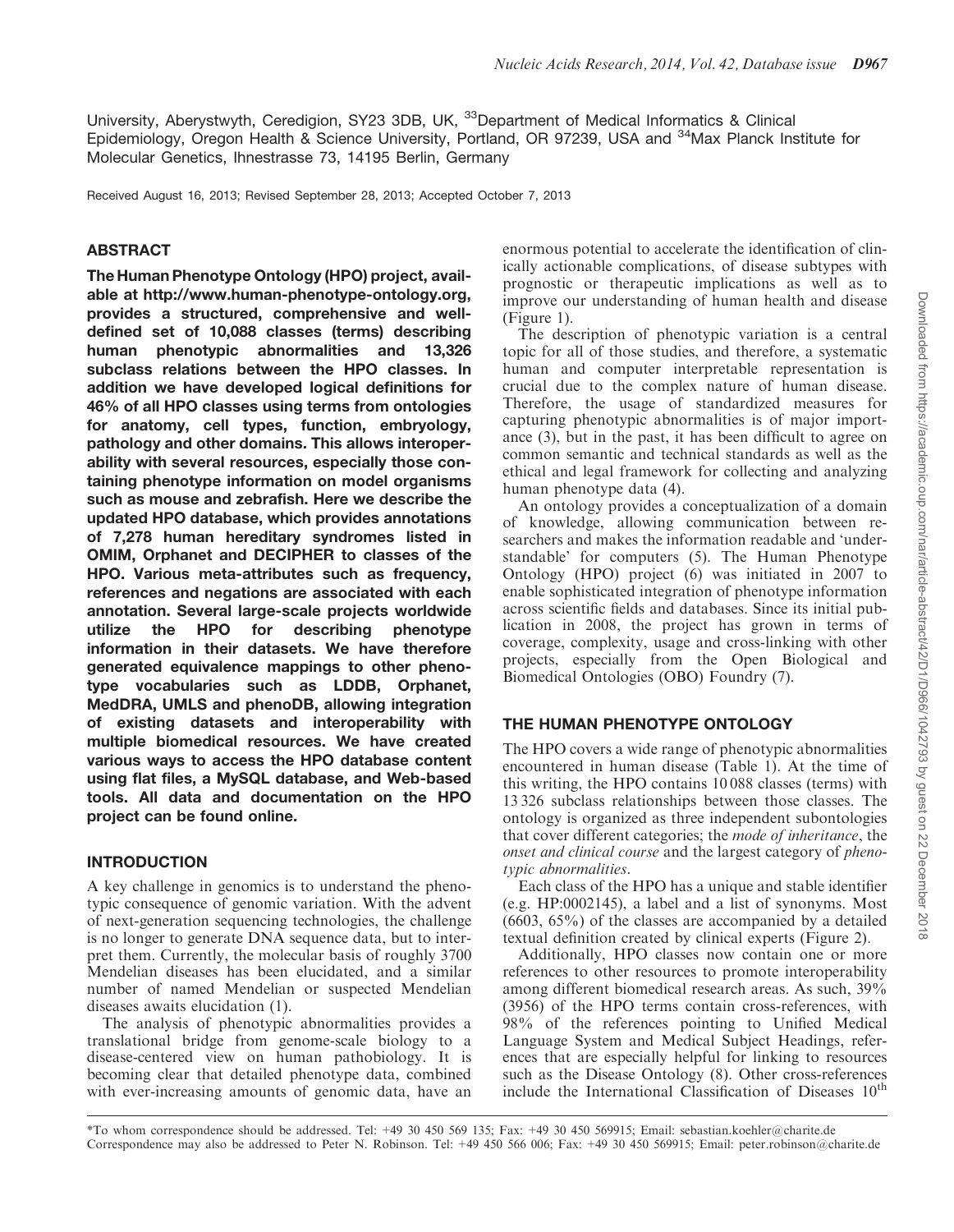<span id="page-2-0"></span>revision and the European Paediatric Cardiac Coding list. Furthermore, flat files are made available that map HPO terms to other phenotype vocabularies such as Orphanet's Signs and Symptoms (see Section HPO resources and workflow).

To achieve semantic interoperability with other ontologies from the OBO Foundry [\(7](#page-7-0)), the HPO project began in 2009 to create logical definitions for each HPO class. At the time of this writing, we have created these definitions for 46% (4591) of all HPO classes. These logical axioms define the phenotypic abnormalities based on classes from other OBO Foundry ontologies (e.g.



Figure 1. The HPO aims to act as a central resource to connect several genomics datasets with the diseasome. Thus, the HPO can act as a scaffold for enabling the interoperability between molecular biology and human disease. For example, phenotypic abnormalities in genetically modified model organisms can be mapped to human disease phenotypes ([2\)](#page-7-0).

Table 1. Different types of phenotypic abnormalities covered by the **HPO** 

| 'Class' of phenotype                                                                                                        | HPO example                                                                                                                                             |
|-----------------------------------------------------------------------------------------------------------------------------|---------------------------------------------------------------------------------------------------------------------------------------------------------|
| Morphological abnormality<br>Abnormal process (organ)<br>Abnormal process (cellular)                                        | Arachnodactyly (HP:0001166)<br>Epistaxis (HP:0000421)<br>Abnormality of Krebs cycle                                                                     |
| Abnormal laboratory finding<br>Electrophysiological abnormality<br>Abnormality by medical imaging<br>Behavioral abnormality | metabolism $(HP:0000816)$<br>Glycosuria (HP:0003076)<br>Hypsarrhythmia (HP:0002521)<br>Choroid plexus cyst (HP:0002190)<br>Self-mutilation (HP:0000742) |

anatomy, Gene Ontology process or cell type). They are formal descriptions, that are machine processable and usable for automated logical inference and reasoning ([9,10](#page-7-0)). For example, we have created the following logical definition of the HPO term Hypoglycemia (shown in Manchester syntax):

```
Class: Hypoglycemia
EquivalentTo:
```
'decreased concentration' and towards some 'glucose' and inheres\_in some 'portion of blood' and qualifier some 'abnormal'

Here, term identifiers are skipped and only term labels are shown for the purposes of readability. In this example, the class Hypoglycemia is defined as being equivalent to the intersection of all classes of things that are 'A concentration which is lower relative to the normal' (decreased concentration from PATO); 'deviate from the normal or average' (abnormal from PATO), with respect to (towards) glucose and inhering in 'blood' [using the term portion of blood from the Foundational Model of Anatomy ([11\)](#page-7-0)]. Defining ontology terms in this way assists in automating ontology construction, and provides a tool for integrative computational analysis of human and model organism phenotypes against the background of the knowledge incorporated in ontologies such as Gene Ontology, Foundational Model of Anatomy and Chemical entities of biological interest (ChEBI) [\(12–15](#page-7-0)).

#### PHENOTYPE ANNOTATION DATA

We provide a large set of phenotype annotations, i.e. statements that link a particular term from the HPO to specific diseases or genes. These annotations are made for the most specific term of the HPO, as all of the ancestor terms are implicitly annotated as well.

At the time of this writing, we provide 110 301 annotations to 7354 diseases listed in the Online Mendelian Inheritance in Man [OMIM, [\(16](#page-7-0))] database, Orphanet ([17\)](#page-7-0) and DECIPHER [\(18](#page-7-0)). On average, each disease entry has 15 HPO annotations. For Orphanet entries



- Number of subclass relations

Figure 2. Statistics of the data from the HPO project from January 2009 to August 2013. Ontology statistics shows quantities related to the file hp.obo. The annotation statistics clearly demonstrates the inclusion of Orphanet data in October 2012.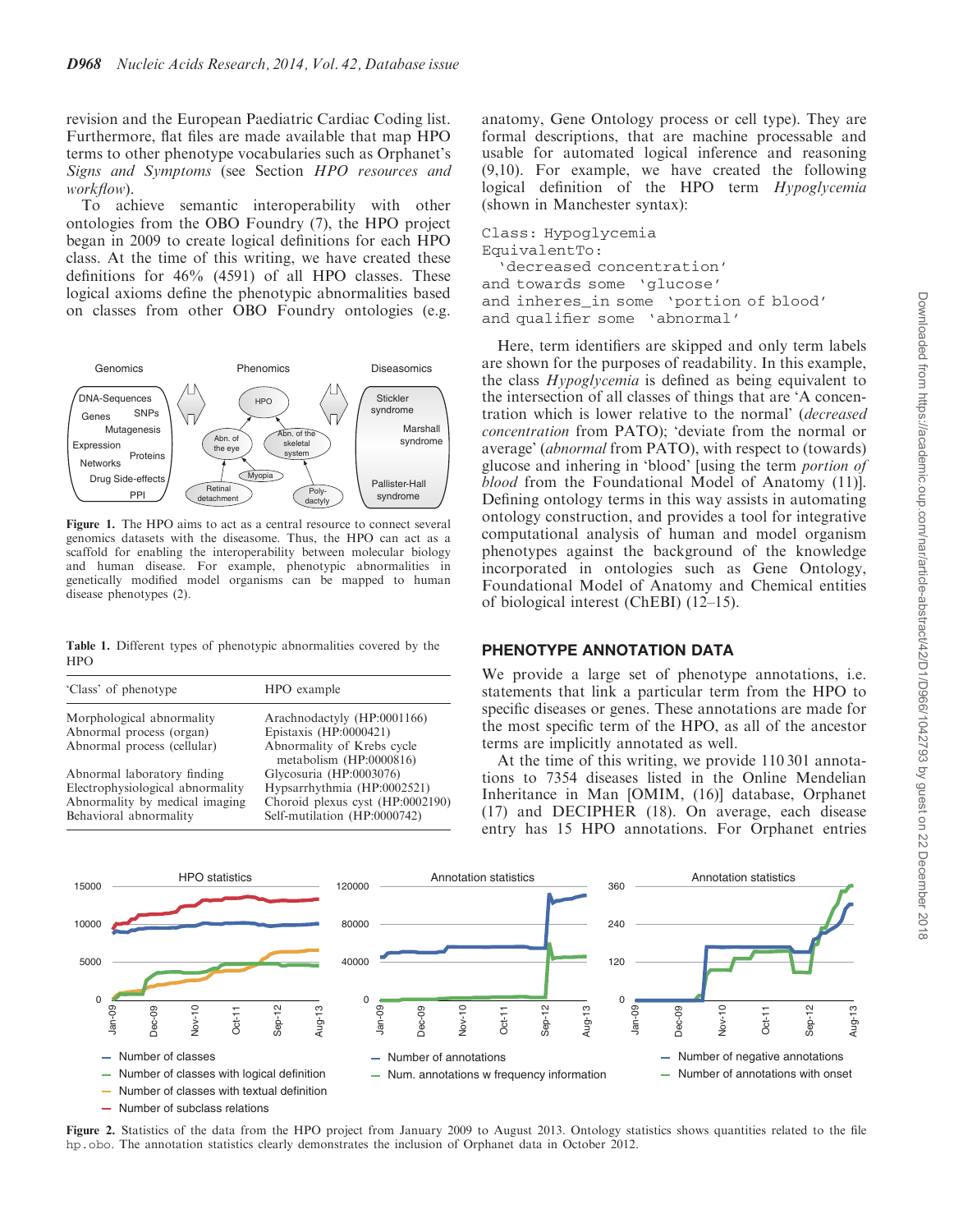| Meta-attribute     | Possible values (explanation in brackets)                                                                                                                                                                                                                                                    |
|--------------------|----------------------------------------------------------------------------------------------------------------------------------------------------------------------------------------------------------------------------------------------------------------------------------------------|
| Oualifier/Modifier | not, mild ( $\pm$ 2–3 SD from mean), moderate ( $\pm$ 3–4 SD from mean), severe ( $\pm$ 4–5 SD from mean), profound<br>$(\pm 5SD)$ and greater from mean), secondary, chronic, (non)progressive, episodic, recurrent, bilateral, unilateral,<br>distal, proximal, refractory and generalized |
| Evidence Code      | ITM (inferred by text mining), IEA (inferred from electronical annotation), PCS (published clinical study), ICE<br>(individual clinical experience), TAS (traceable author statement)                                                                                                        |
| Onset modifier     | Any term from HPO-subontology Age of onset                                                                                                                                                                                                                                                   |
| Frequency modifier | percentage value (e.g. 25%), n of m (e.g. 3/10 patients), very rare, rare, occasional, frequent, typical, variable,<br>common, hallmark and obligate                                                                                                                                         |

Table 2. Meta-information for HPO phenotype annotations

The meaning/definition of the values is shown in brackets.  $(SD = \text{standard deviation})$ .

that are exactly mapped to one OMIM entry, we merge the entries and record the provenance of the annotations.

The annotations of OMIM entries are a mixture of manual annotations performed by the HPO team and automated matching of the OMIM Clinical Synopsis to HPO term labels. The substantial increase in annotation data during since 2008 is shown in [Figure 2](#page-2-0).

Each annotation may have several meta-attributes such as the age of onset, the frequency or a modifier. At the moment, 46 149 annotations have information on the frequency with which individuals with a given disease have a certain phenotypic feature. For instance, 9 of 43 persons with the disease sialidosis type II have cherry red spot of the macula (HP:0010729) [\(19\)](#page-7-0). At the moment, the majority of frequency annotations are derived from Orphanet, but a growing number is based on the manual annotation efforts by the HPO team. Furthermore, we provide a set of 303 negative annotations (NOT-modifier), for which patients with this disease are known not to have the clinical feature in question. The frequency and negation information may be important for the differential diagnosis [\(20\)](#page-7-0). For 361 annotations, details on the onset are provided. Note that the onset-information may apply to a disease (e.g. Marfan syndrome has congenital onset) or to a single phenotype annotation (e.g. Kyphosis in Hurler syndrome (OMIM:607014) has the meta-annotation childhood onset).

Ontologies such as the HPO are not designed to capture quantitative information such as a blood glucose level of 146 mg/dl or an adult body height of 147 cm. Instead, HPO terms often express qualitative information about an excess or a reduction in quantity of the entity in question (i.e., *Hypoglycemia* and *Tall stature*). For some clinical manifestations, however, it has been found to be clinically useful to divide an entity into two or more categories. For instance, the degree of intellectual disability is often reported as one of the four categories Mild, Moderate, Severe and Profound. In these cases, the HPO aims to follow common clinical usage and provide corresponding terms defined according to clinical norms. Additionally, modifiers such as episodic or recurrent are possible. A summary of meta-annotations and their definitions can be found in Table 2.

#### CLINICAL INTEGRATION AND USE

The HPO project is collaborating with many clinical groups to refine and extend current terms and

|  |  |  |  | Table 3. Definitions of age-of-onset terms in the HPO |  |  |  |  |
|--|--|--|--|-------------------------------------------------------|--|--|--|--|
|--|--|--|--|-------------------------------------------------------|--|--|--|--|

| Onset of manifestations | Definition                |
|-------------------------|---------------------------|
| Less than 1 year        |                           |
| Embryonal               | $\leq$ 8 weeks' gestation |
| Fetal                   | 8 weeks' gestation-birth  |
| Neonatal                | Birth-28 days             |
| Infantile               | 28 days-1 year            |
| More than 1 year        |                           |
| Childhood               | $1-5$ years               |
| Juvenile                | $5-15$ years              |
| Adults                  |                           |
| Young adult             | $<40$ years               |
| Mid adult               | $40-60$ years             |
| Old age                 | $>60$ years               |

annotations. A major effort was undertaken in 2012 with clinicians from the Deciphering Developmental Disorders ([21\)](#page-7-0) project to ensure that HPO reflects the needs of that project. Efforts were made to eliminate redundancies and to fill in gaps in the HPO coverage of organ systems, metabolism, neoplasms, neurology and behavior. Among other things, the Onset section of the HPO was revised to provide a small set of well-defined and non-overlapping terms based on published recommendations [\(22](#page-7-0)) (Table 3). Input and collaboration from other clinical groups will be welcomed.

Whole-exome sequencing (WES) is accelerating the pace of discovery of novel Mendelian disease genes, but many challenges remain. A standard strategy for WES data analysis is to compare variants found in multiple affected patients. Especially with autosomal dominant disorders, many unrelated individuals must be analyzed for this strategy to be successful ([23\)](#page-8-0). Therefore, one of the first tasks in WES disease gene discovery projects is to identify multiple patients with the same disease phenotype, which has been extremely successful in identifying novel disease genes even in diseases for which there was little or no previous knowledge about the characteristics of the disease gene. However, many of the Mendelian diseases still waiting to be discovered are very rare or difficult to diagnose clinically. To make progress on elucidating these disorders, it will likely be necessary to combine data from multiple centers to identify a sufficient number of patients with mutations in the same gene and comparable phenotypes—which is widely accepted as a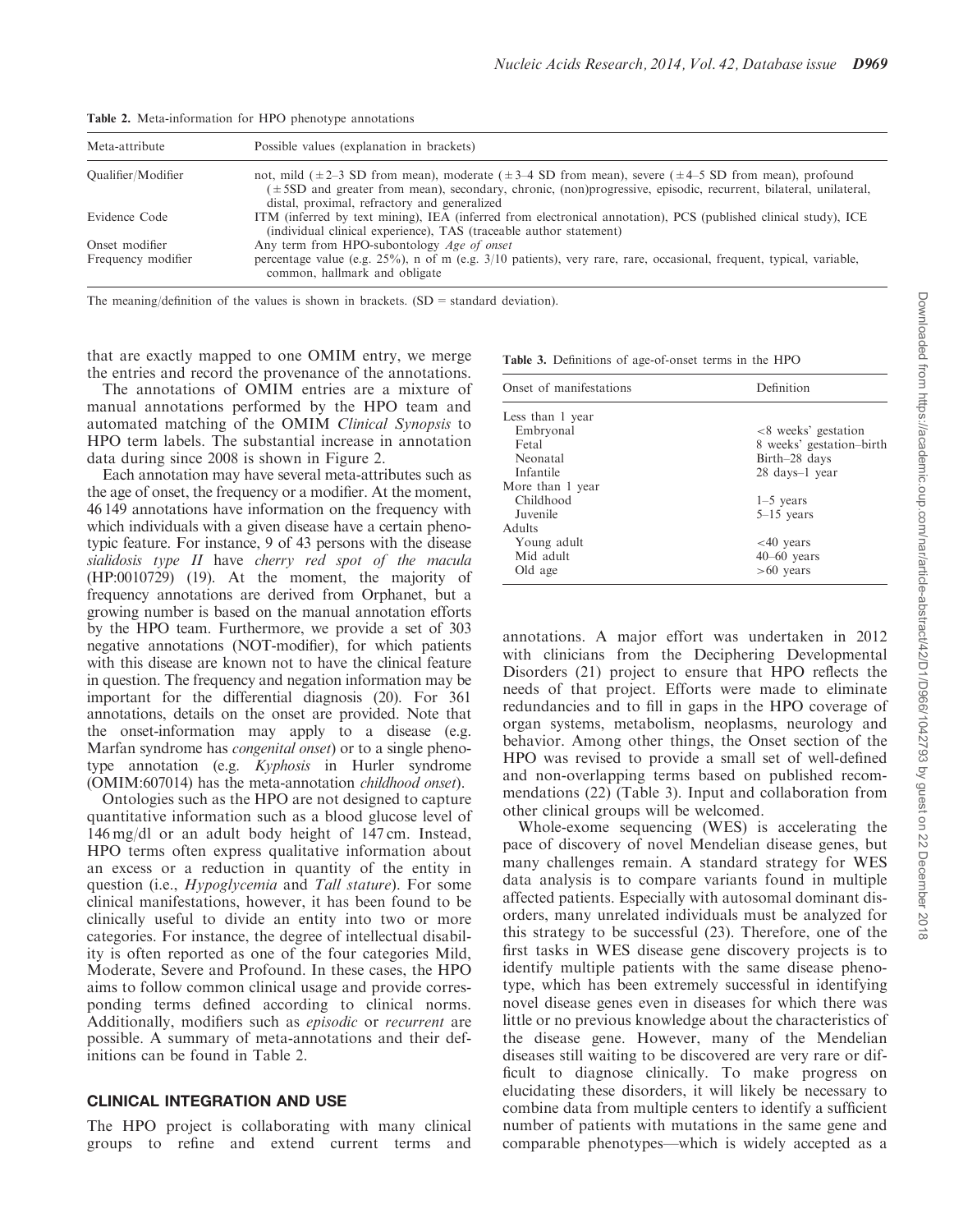necessary criterion for the identification of a novel disease gene.

This approach has been implemented successfully for copy-number variation (CNV) disorders in the International Standards for Cytogenomic Arrays Consortium's publicly available database of CNVs identified during the course of routine clinical microarray testing ([http://www.ncbi.nlm.nih.gov/dbvar/studies/nstd37/](https://www.iscaconsortium.org) [;https://www.iscaconsortium.org\)](https://www.iscaconsortium.org). Recognizing that cataloging the phenotype information associated with each CNV would be key in trying to elucidate genotype–phenotype relationships, the group began using HPO terms (as opposed to free text) to describe the phenotypes in a manner that was generalizable (to maintain patient anonymity) as well as easily indexable and searchable for the clinical and research communities [\(24](#page-8-0)). Given the success of this approach, the International Standards for Cytogenomic Arrays has expanded its focus to include sequence variation, and, under the name International Collaboration for Clinical Genomics, will continue to use HPO terms to describe the phenotypes associated with results from additional testing modalities, including WES [\(25](#page-8-0)).

A similar approach is also being used by the DECIPHER project, which enables clinical scientists worldwide to maintain records of phenotype and chromosome rearrangement for their patients and, with informed consent, share this information with the wider clinical research community to find clusters of rare cases having phenotype and structural rearrangement in common ([18\)](#page-7-0). The Deciphering Developmental Disorders project of the Wellcome Trust Sanger Institute has been initiated to use new genomic technologies including especially WES to identify novel etiologies for developmental disorders, and is focused on severe and extreme developmental phenotypes affecting any organ system, which are coded using HPO.

An international collaborative study, the Biomedical Research Centres/Units Inherited Diseases Genetic Evaluation consortium, will use the HPO database to record detailed clinical phenotypes of patients with rare inherited disorders [\(www.bridgestudy.org](www.bridgestudy.org)). The HPO database that comprises phenotypes related to abnormalities in blood and blood-forming tissues has already facilitated detailed description of the clinical phenotypes of patients with bleeding and platelet disorders (Biomedical Research Centres/Units Inherited Diseases Genetic Evaluation-Bleeding and Platelet Disorders). The homogenization of these clinical phenotypes related to bleeding and platelet disorders will further assist in the clustering of data for detailed bioinformatics analysis of exome sequence data. These patients will be part of the NIHR Bioresource for Rare Diseases.

The European Cytogeneticists Association Register of Unbalanced Chromosome Aberrations (ECARUCA, [http://www.ecaruca.net\)](http://www.ecaruca.net), initiated in 2003, is an online database that collects and provides detailed, curated clinical and molecular information on rare unbalanced chromosome aberrations that are considered to be likely causative for the patient's phenotype [\(26](#page-8-0)). The objective of ECARUCA is to improve the knowledge of rare

chromosome aberrations both for medical and research purposes. Currently, the database contains more than 4800 cases with HPO features characterizing these cases, and all these data are publicly available to professionals in genetics.

The Nijmegen Genetics Phenotype Database (NGPD, <https://www.clinicalfeatures.eu/default.aspx>) aims to collect detailed phenotype information of patients with unexplained intellectual disability and/or congenital anomalies using the HPO. The goal of the NGPD is to identify patients who have similar clinical features that are likely due to the same or a related genetic defect. The NGPD currently contains more than 8000 patients with 73 496 HPO features annotated to these patients (median seven features per patient). Computational approaches are currently being developed for the identification of clusters of phenotypically overlapping patients. Exome sequencing and targeted candidate gene analysis will ultimately provide a diagnosis for many of these patients.

Cartagenia ([www.cartagenia.com\)](www.cartagenia.com), a genetics software solution provider that services diagnostic laboratories through a set of automated tools for variant interpretation, filtration, reporting and sharing, has standardized the phenotype functions for clinical patient record annotation of its BENCH laboratory platform on HPO. Several advantages come by using HPO: automated genotype–phenotype correlation, advanced search of patients within laboratories but also in external databases (see earlier) and easy sharing of patient phenotype data among different consortia.

Interoperability between laboratories sharing case information has benefited from standardization on HPO. With more than 120 laboratories and clinics using Cartagenia BENCH in a routine setting, a number of consortia have emerged where not just genotype but also phenotype data are shared. Examples include a number of national consortia sharing variants and phenotype data (The Netherlands, France, UK and Norway) as well as disease-specific registries for (autism, primary immune deficiencies and cardiogenetics), ECARUCA, large prenatal case registries such as the UK-led NHS EACH study and a US-led study at the Columbia University, which have set the phenotyping standard for other prenatal genotype–phenotype registries.

#### HPO WORKFLOW AND RESOURCES

As mentioned before, we use a continuous integration system (Hudson) for the management of stable releases of the HPO-related data ([27\)](#page-8-0) to ensure that users are provided with up-to-date and validated resources. To achieve this, only stable builds are made public, and any curation errors that lead to build failures are detected by our software and prevented from being propagated onto the public Web site. For different aspects of the data, we have generated different jobs and an overview of the job organization can be found in [Table 4](#page-5-0). The major focus is the phenotype ontology and the annotation data, but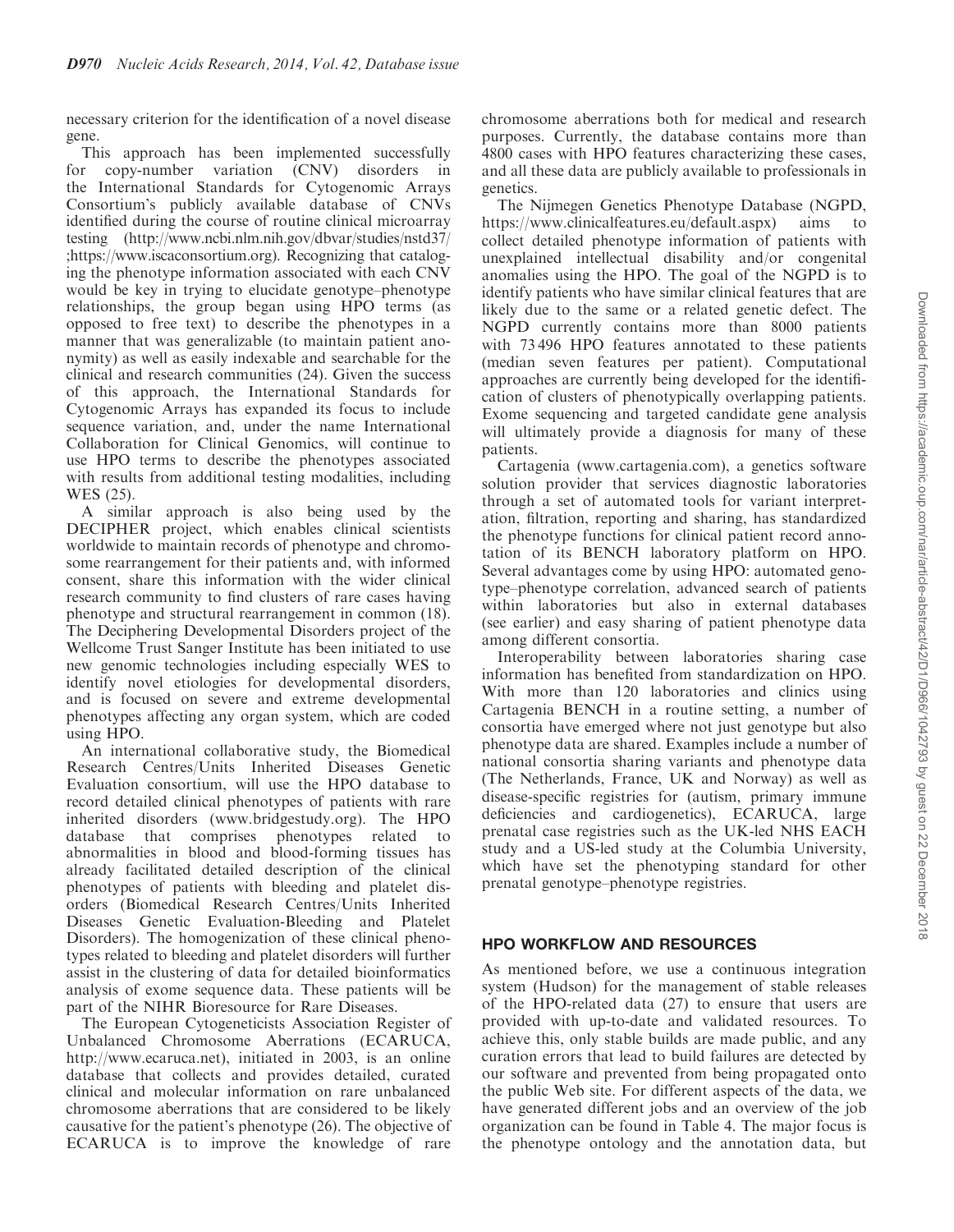<span id="page-5-0"></span>

| Release category    | http://compbio.charite.de/hudson/job/)<br>stable release for job (relative to<br>URL of latest | File(s) at URL                                                                            | File description                                                                                                                                                                                                                                         |
|---------------------|------------------------------------------------------------------------------------------------|-------------------------------------------------------------------------------------------|----------------------------------------------------------------------------------------------------------------------------------------------------------------------------------------------------------------------------------------------------------|
| HPO releases        | hpo/lastStableBuild                                                                            | human-phenotype-ontology_xp.obo<br>onet_hpo.tsv, LDDB2HPO-v2.csv,<br>hp.obo, hp.owl       | Mappings to other phenotype vocabularies, e.g. Orphanet, LDDB,<br>HPO in OBO/OWL format as generated by Oort.<br>Logical definitions of HPO terms.<br>MedDRA                                                                                             |
| Disease annotations | hpo.annotations/lastStableBuild/                                                               | phenotype_annotation_hpoteam.tab<br>negative_phenotype_annotation.tab<br>medraMapping.tsv | Disease-HPO term associations asserted not to be associated with the<br>Manual and semi-automatic annotations of syndromes from OMIM<br>corresponding disease.<br>and DECIPHER.                                                                          |
|                     |                                                                                                | phenotype_annotation.tab                                                                  | Manual and semi-automatic annotations of OMIM and DECIPHER                                                                                                                                                                                               |
| Other data          | hpo.annotations.monthly/lastStableBuild/                                                       | $\langle source \rangle >_0$ $\langle freq \rangle >_0$ genes to phenotype.txt            | Mapping of human genes to phenotypic features (via disease-to-gene<br>relationship). ( <source/> is one of ALL_SOURCES, OMIM, or<br>ORPHANET; $\langle freq \rangle$ is either ALL_FREQ or TYPICAL)<br>augmented with annotations to Orphanet syndromes. |
|                     |                                                                                                | $\langle source \rangle$ = $\langle freq \rangle$ = phenotype_to_genes.txt                | Mapping of phenotypic features to human genes (via disease-to-gene<br>relationship). ( <source/> is one of ALL SOURCES, OMIM, or<br>ORPHANET; $\langle freq \rangle$ is either ALL_FREQ or TYPICAL)                                                      |
|                     |                                                                                                | MYHPO MM YYYY.sql                                                                         | MySQL dump of the HPO database, where MM and YYYY denote<br>the month and year of release.                                                                                                                                                               |
|                     | hpo.diseasesimilarity/lastStableBuild/                                                         | matrices.tar.gz                                                                           | Precomputed disease-disease similarity matrix for all diseases with<br>annotations to HPO's phenotypic abnormality subontology.<br>Symmetric and asymmetric semantic similarity score.                                                                   |
|                     | hpo.ontology.uberpheno/lastStableBuild                                                         | HSgenes_crossSpecies PhenoAnnotation.txt<br>crossSpeciesPheno.obo                         | (uses orthology to human genes obtained from MGI and ZFIN).<br>Annotation of all human genes to terms in crossSpeciesPheno.obo<br>Cross-species phenotype ontology (human, mouse, zebrafish).<br>See (13).                                               |

Table 4. Content of and access to the stable releases of the data provided by the HPO project Table 4. Content of and access to the stable releases of the data provided by the HPO project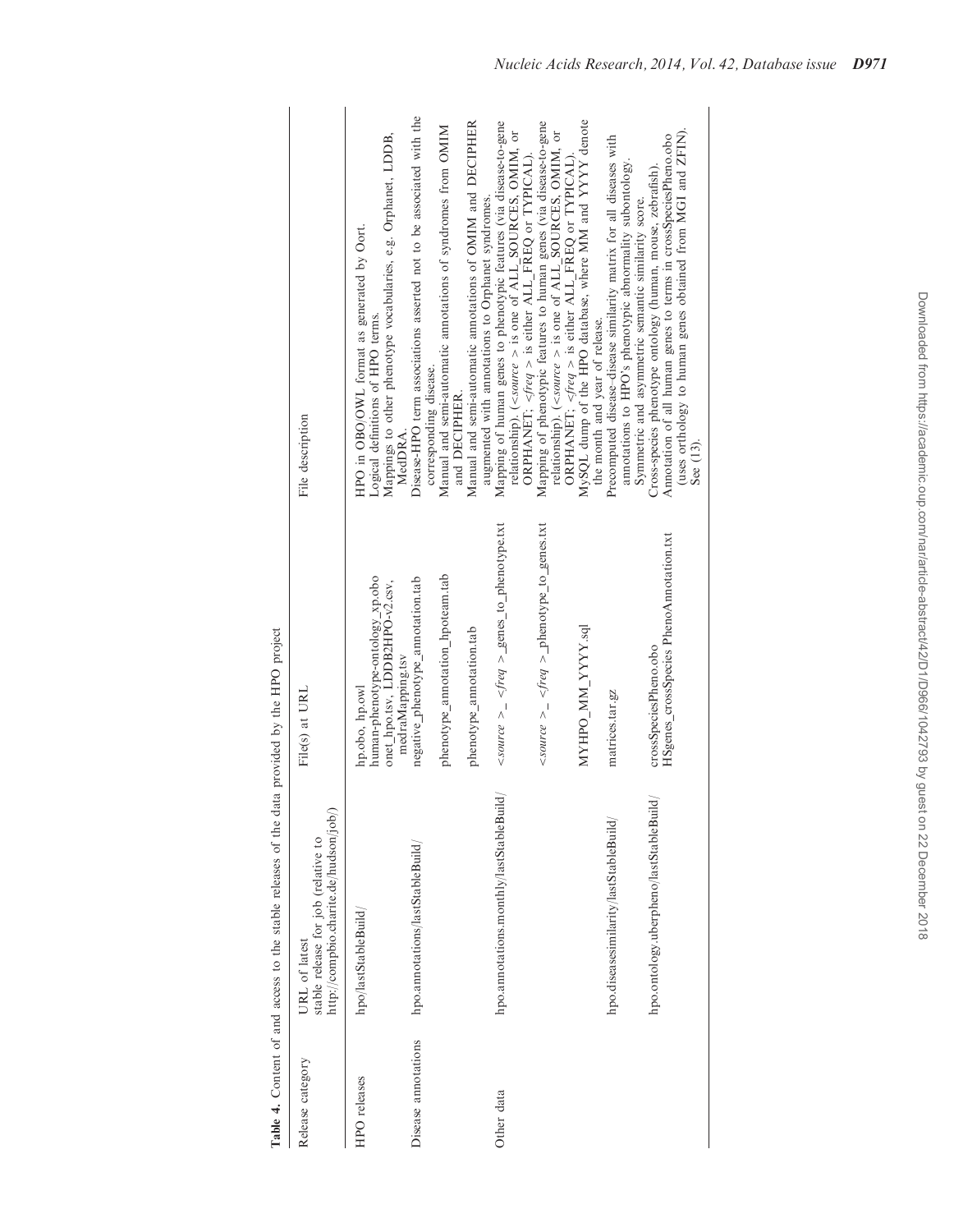closely related projects such as the cross-species phenotype ontology Uberpheno ([13\)](#page-7-0) are available as well.

The HPO release (job hpo) is triggered whenever changes in any of the ontology or logical definition files are uploaded. For every build, the OBO Ontology Release Tool (Oort, [https://code.google.com/p/owltools/wiki/](https://code.google.com/p/owltools/wiki/OortIntro) [OortIntro\)](https://code.google.com/p/owltools/wiki/OortIntro) is used to generate OBO- and OWL-format versions of the HPO. In addition, the GULO software ([28\)](#page-8-0) is used to generate a report on the overlap between the hierarchy inferred from the logical definitions and the manually asserted HPO hierarchy. This is used to incrementally improve both the logical definitions and the HPO structure.

Annotation data are also integrated in our Hudson build system ([Table 4\)](#page-5-0). Every HPO release induces a rebuild of the annotation data (job hpo.annotations). This job pulls the latest manual annotation data [\(http://svn.code.sf.](http://svn.code.sf.net/p/obo/svn/phenotype-commons/annotations/OMIM/by-disease/annotated/) [net/p/obo/svn/phenotype-commons/annotations/OMIM/](http://svn.code.sf.net/p/obo/svn/phenotype-commons/annotations/OMIM/by-disease/annotated/) [by-disease/annotated/](http://svn.code.sf.net/p/obo/svn/phenotype-commons/annotations/OMIM/by-disease/annotated/)) and the latest Orphanet data ([http://www.orphadata.org\)](http://www.orphadata.org) and constructs one integrated disease annotation file. Again only successful builds are made available, such that e.g. manually curated annotations are automatically checked for consistency before being offered to the public. The simplest check verifies the syntactical correctness of the input files. Another example is that the generation of annotation files fails if there are annotations to obsolete terms, which are terms that have been marked as to be replaced by other HPO terms and thus should not be used for annotation anymore. Another check confirms that annotation onset-modifiers are correctly chosen from the Onset and clinical course subontology.

Once a month, several secondary files are created automatically by the Hudson build system. The job hpo.annotations.monthly creates an MySQL version of the HPO and the annotation data. It also constructs direct gene-to-phenotype mappings, which use known gene-to-disease relations (from morbidmap and Orphanet) and disease-to-phenotype relations from the job hpo.annotations. So for example the gene ATXN10 (Entrez ID 25814) will be associated with Gait ataxia (HP:0002066), because mutations in that gene cause Spinocerebellar ataxia (OMIM:603516), which is annotated to this HPO class. The files are constructed for different phenotype annotation sources (OMIM, Orphanet) and different frequency thresholds.

Other jobs generate the data used by the Phenomizer (hpo.annotations.monthly.phenomizer), a precomputed disease–disease similarity matrix (hpo.diseasesimilarity), as well as the crossspecies phenotype resource Uberpheno (hpo.ontology .uberpheno).

Besides these files, the information of the HPO project can also be accessed in other ways. The HPO Web site offers an individual page for each HPO term (e.g. [http://www.human-phenotype-ontology.org/hpoweb](http://www.human-phenotype-ontology.org/hpoweb/showterm?id=HP:0000127)  $\gamma$ showterm?id=HP:0000127), each of which displays the term label, synonyms, definition and links to genes and diseases. The PhenExplorer is a Web-based application that offers much of the same functionality in a graphical

|  |  |  | Table 5. Tools and applications using HPO |  |  |
|--|--|--|-------------------------------------------|--|--|
|--|--|--|-------------------------------------------|--|--|

| Tool                                      | Reference/URL                                             |
|-------------------------------------------|-----------------------------------------------------------|
| Differential diagnosis and exome analysis |                                                           |
| Phenomizer                                | (29)                                                      |
| <b>BOOA</b>                               | (20)                                                      |
| Exomiser                                  | http://www.sanger.ac.uk/<br>resources/databases/exomiser/ |
| Clinical data management and analysis     |                                                           |
| Cartagenia                                | http://www.cartagenia.com/                                |
| <b>ECARUCA</b>                            | (26)                                                      |
| <b>DECIPHER</b>                           | (18)                                                      |
| PhenoTips                                 | (34)                                                      |
| Cross-species phenotype analysis          |                                                           |
| PhenoDigm                                 | (14)                                                      |
| MouseFinder                               | (30)                                                      |
| Monarch                                   | http://monarchinitiative.org                              |
| PhenomeNet                                | (12)                                                      |
| Uberpheno                                 | (13)                                                      |

user interface. The HPO is being increasingly used as a basis for integrating phenotypic abnormalities into computational algorithms for diagnostics and research. For instance, Phenomizer [\(29](#page-8-0)) and BOQA ([20\)](#page-7-0) can be used to assist clinical differential diagnostic for human genetics, and MouseFinder [\(30](#page-8-0)), Monarch ([http://](http://monarchinitiative.org) [monarchinitiative.org\)](http://monarchinitiative.org) PhenoDigm ([14\)](#page-7-0) as well as PhenomeNET ([12\)](#page-7-0) enable searches for novel disease genes based on the analysis of model-organism phenotypes. The HPO has been used to integrate phenotypic information into computational analysis of the distribution of proteins in the postsynaptic density of the human neocortex ([31\)](#page-8-0), to derive a disease–disease similarity measure for the prediction of novel drug indications [\(32](#page-8-0)) and to analyze overrepresentation of phenotypes associated with individual protein domains ([33\)](#page-8-0). A summary of tools and applications using data from the HPO project is given in Table 5.

The HPO project offers a number of files that are intended to help users use these kinds of data for their own research. A Hudson job (hpo.diseasesimilarity) creates a precomputed disease similarity matrix, which contains all diseases that have annotations to the HPO subontology 'phenotypic abnormality'. The similarity value between two diseases is calculated using the HPO annotations for the diseases to calculate a semantic similarity measure [\(6](#page-7-0)). A symmetric and an asymmetric version of the disease similarity matrix are calculated ([29,35](#page-8-0)).

The HPO tracker at [http://purl.obolibrary.org/obo/](http://purl.obolibrary.org/obo/hp/tracker) [hp/tracker](http://purl.obolibrary.org/obo/hp/tracker) can be used to request new classes or to suggest structural changes of the HPO subsumption hierarchy.

Classes of the HPO and associated diseases and genes can be accessed using persistent URLs of the form [http://](http://purl.obolibrary.org/obo/HP_ID) [purl.obolibrary.org/obo/HP\\_ID](http://purl.obolibrary.org/obo/HP_ID), where <ID> represents the numeric identifier of the HPO class. Further information on HPO-related publications and general announcements can be found on the HPO Web site at [http://www.](http://www.human-phenotype-ontology.org) [human-phenotype-ontology.org](http://www.human-phenotype-ontology.org).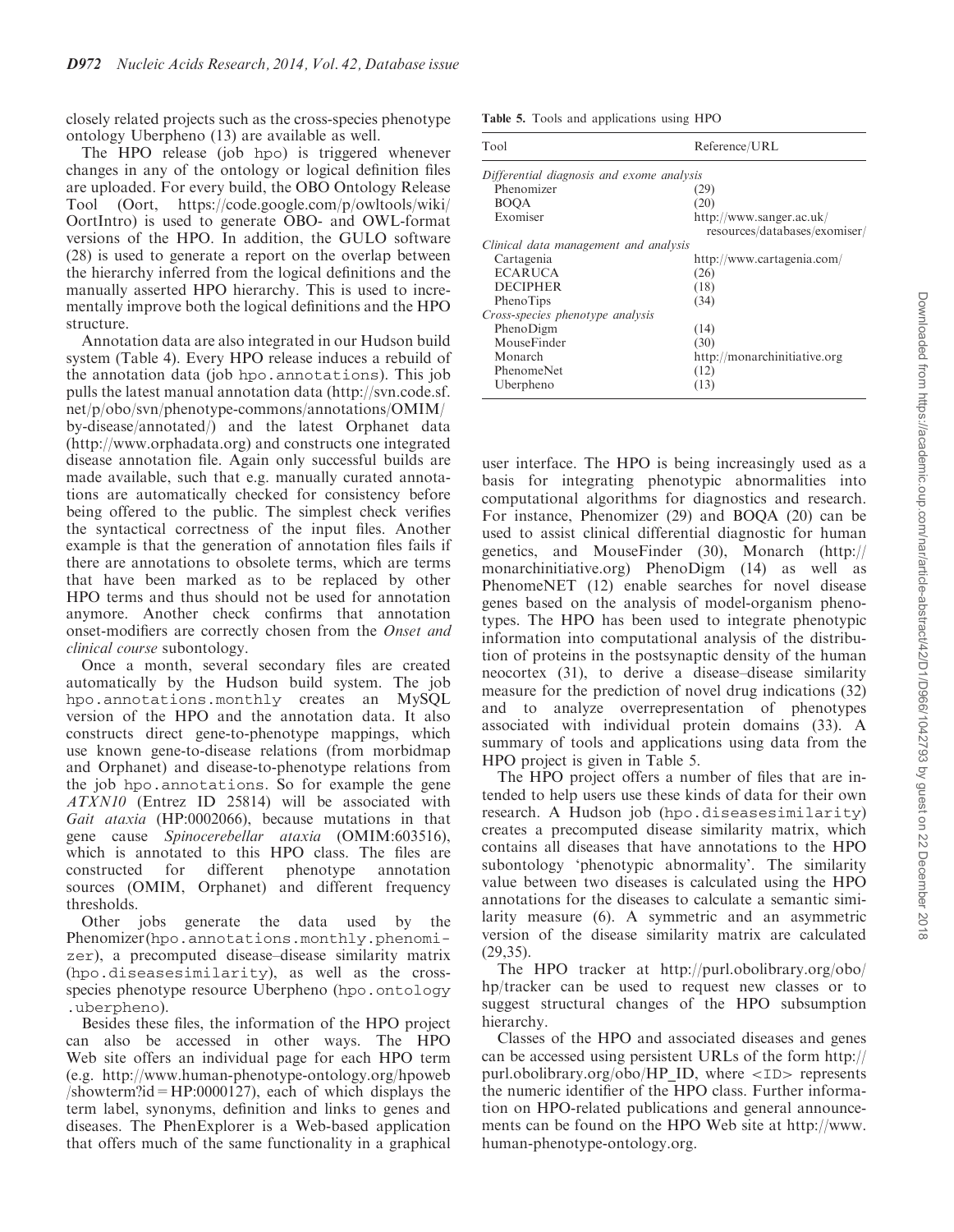# <span id="page-7-0"></span>FUTURE DEVELOPMENTS

Development of the HPO has continued apace since its initial publication in 2008 (6). The HPO has focused on providing a well-defined, comprehensive and interoperable resource for computational analysis of human disease phenotypes and has been used as a basis for a wide panoply of tools to perform analysis in clinical and in research settings. While the initial focus of the HPO was placed on rare, mainly Mendelian diseases, HPO annotations are now available also for CNV diseases, and a pilot project to explore the development of annotations for common diseases is currently underway.

Deep phenotyping has been defined as the precise and comprehensive analysis of phenotypic abnormalities in which the individual components of the phenotype are observed and described  $(36)$  $(36)$ . Deep phenotype analysis is an essential component of the emerging field of precision medicine, which aims to provide the best available care for each patient based on stratification into disease subclasses with a common biological basis of disease. The HPO aims to provide a powerful and manually curated resource to support efforts to discover disease subclasses, and to translate this knowledge into clinical care, by providing the means to capture, store and exchange phenotypic data. The clinical data that have been captured in this fashion are computable and can be easily integrated into computational algorithms for translational biomedical research.

# FUNDING

The Deutsche Forschungsgemeinschaft [DFG RO 2005/ 4-2]; Bundesministerium für Bildung und Forschung [BMBF project number 0313911]; the European Community's Seventh Framework Programme [Grant Agreement 602300; SYBIL]. Additional support was received from the Director, Office of Science, Office of Basic Energy Sciences, of the U.S. Department of Energy under [Contract No. DE-AC02-05CH11231]; the MGD grant from the National Institutes of Health [HG000330]; the ZFIN grant from the National Institutes of Health [U41-HG002659]; National Institutes of Health [R01-HG004838 and R24- OD011883]; National Institute for Health Research University College London Hospitals Biomedical Research Centre. Funding for open access charge: Institutional support.

Conflict of interest statement. None declared.

#### **REFERENCES**

- 1. Amberger,J., Bocchini,C.A. and Hamosh,A. (2011) A new face and new challenges for online mendelian inheritance in man (OMIM®). Hum. Mutat., 32, 564-567.
- 2. Doelken, S.C., Köhler, S., Mungall, C.J., Gkoutos, G.V., Ruef, B.J., Smith,C., Smedley,D., Bauer,S., Klopocki,E., Schofield,P.N. et al. (2013) Phenotypic overlap in the contribution of individual genes to CNV pathogenicity revealed by cross-species computational analysis of single-gene mutations in humans, mice and zebrafish. Dis. Model Mech., 6, 358–372.
- 3. Biesecker,L.G. (2004) Phenotype matters. Nat. Genet., 36, 323–324.
- 4. Robinson,P.N. (2012) Deep phenotyping for precision medicine. Hum. Mutat., 33, 777–780.
- 5. Gene Ontology Consortium. (2004) The gene ontology (GO) database and informatics resource. Nucleic Acids Res., 32, D258–D261.
- 6. Robinson, P.N., Köhler, S., Bauer, S., Seelow, D., Horn, D. and Mundlos,S. (2008) The human phenotype ontology: a tool for annotating and analyzing human hereditary disease. Am. J. Hum. Genet., 83, 610–615.
- 7. Smith,B., Ashburner,M., Rosse,C., Bard,J., Bug,W., Ceusters,W., Goldberg,L.J., Eilbeck,K., Ireland,A., Mungall,C.J. et al. (2007) The OBO foundry: coordinated evolution of ontologies to support biomedical data integration. Nat. Biotechnol., 25, 1251–1255.
- 8. Schriml,L.M., Arze,C., Nadendla,S., Chang,Y.W.W., Mazaitis,M., Felix,V., Feng,G. and Kibbe,W.A. (2012) Disease ontology: a backbone for disease semantic integration. Nucleic Acids Res., 40, D940–D946.
- 9. Gkoutos,G.V., Mungall,C.J., Dolken,S., Ashburner,M., Lewis,S.E., Hancock,J.M., Schofield,P.N., Kohler,S. and Robinson,P.N. (2009) Entity/quality-based logical definitions for the human skeletal phenome using PATO. Conf. Proc. IEEE Eng. Med. Biol. Soc., 1, 7069–7072.
- 10. Martone,M.E., Maynard,S.M., Mungall,C.J., Lewis,S.E. and Imam,F.T. (2013) A knowledge based approach to matching human neurodegenerative disease and animal models. Front. Neuroinforma., 7, 7.
- 11. Rosse,C. and Mejino,J.L.V. (2003) A reference ontology for biomedical informatics: the foundational model of anatomy. J. Biomed. Inform., 36, 478–500.
- 12. Hoehndorf,R., Schofield,P.N. and Gkoutos,G.V. (2011) PhenomeNET: a whole-phenome approach to disease gene discovery. Nucleic Acids Res., 39, e119.
- 13. Köhler,S., Dölken,S., Ruef,B., Washington,S.B.N., Westerfield,M., Gkoutos,G., Schofield,P., Smedley,D., Robinson,P.N. and Mungall,C.J. (2013) Construction and accessibility of a crossspecies phenotype ontology along with gene annotations for biomedical research. F1000 Res., 2, 30.
- 14. Smedley, D., Oellrich, A., Köhler, S., Ruef, B., Project, S.M.G., Westerfield,M., Robinson,P., Lewis,S. and Mungall,C. (2013) Phenodigm: analyzing curated annotations to associate animal models with human diseases. Database, 2013, bat025.
- 15. Washington,N.L., Haendel,M.A., Mungall,C.J., Ashburner,M., Westerfield,M. and Lewis,S.E. (2009) Linking human diseases to animal models using ontology-based phenotype annotation. PLoS Biol., 7, e1000247.
- 16. Amberger,J., Bocchini,C.A., Scott,A.F. and Hamosh,A. (2009) McKusick's online mendelian inheritance in man (OMIM). Nucleic Acids Res., 37, D793–D796.
- 17. Rath,A., Olry,A., Dhombres,F., Brandt,M.M., Urbero,B. and Ayme,S. (2012) Representation of rare diseases in health information systems: the Orphanet approach to serve a wide range of end users. Hum. Mutat., 33, 803-808.
- 18. Firth,H.V., Richards,S.M., Bevan,A.P., Clayton,S., Corpas,M., Rajan,D., Vooren,S.V., Moreau,Y., Pettett,R.M. and Carter,N.P. (2009) DECIPHER: database of chromosomal imbalance and phenotype in humans using ENSEMBL resources. Am. J. Hum. Genet., 84, 524–533.
- 19. Caciotti,A., Rocco,M.D., Filocamo,M., Grossi,S., Traverso,F., d'Azzo,A., Cavicchi,C., Messeri,A., Guerrini,R., Zammarchi,E. et al. (2009) Type II sialidosis: review of the clinical spectrum and identification of a new splicing defect with chitotriosidase assessment in two patients. J. Neurol., 256, 1911–1915.
- 20. Bauer, S., Köhler, S., Schulz, M.H. and Robinson, P.N. (2012) Bayesian ontology querying for accurate and noise-tolerant semantic searches. Bioinformatics, 28, 2502-2508.
- 21. Firth,H.V., Wright,C.F. and Study,D. (2011) The deciphering developmental disorders (DDD) study. Dev. Med. Child Neurol., 53, 702–703.
- 22. Firth, H.V. and Hurst, J.A. (2005) Oxford Desk Reference -Clinical Genetics. Oxford University Press, Oxford, UK.